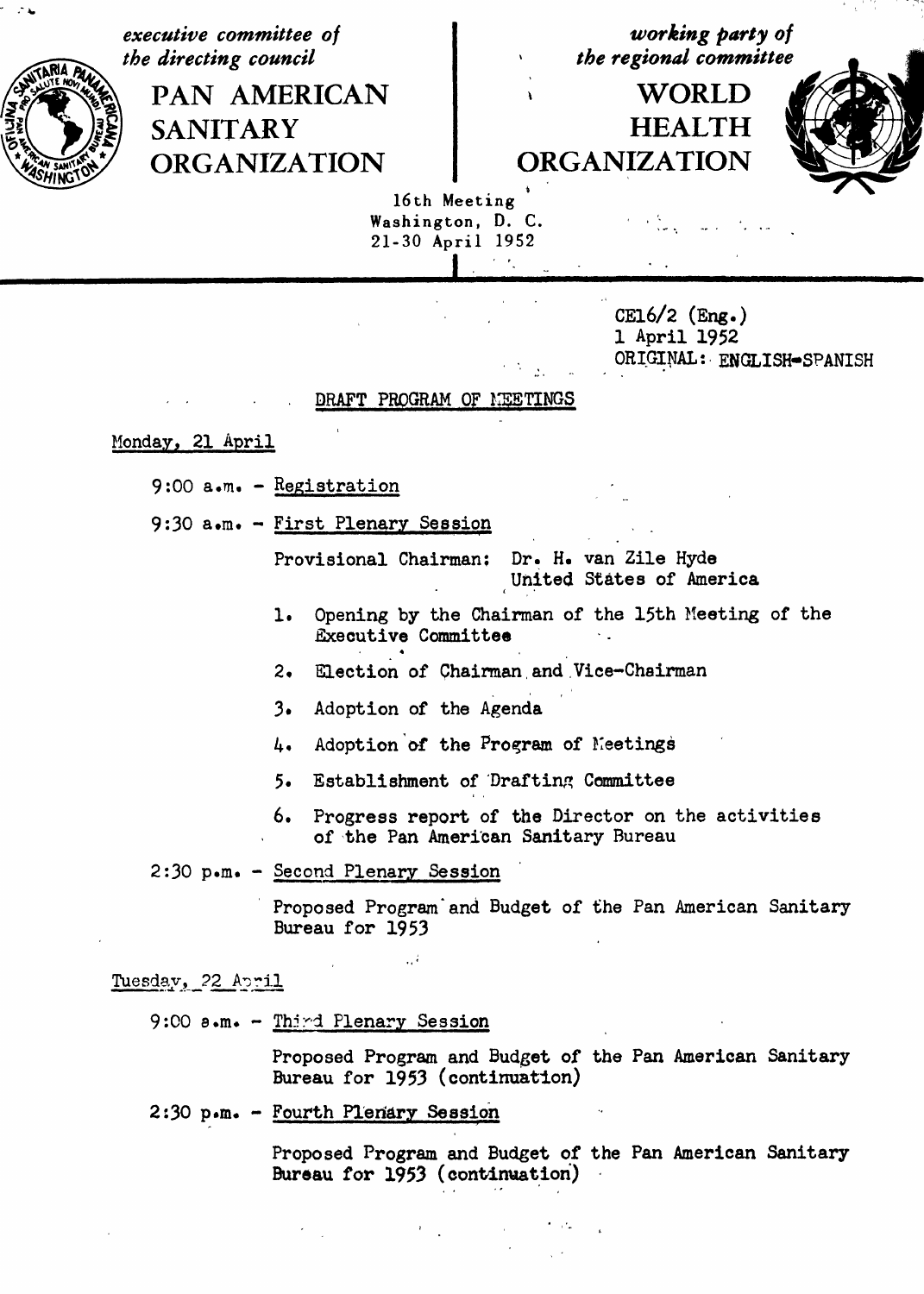cm6**/**2(Eng.) Page 2

Wednesday, 23 April

9:00 a.m. - Fifth Plenary Session

Proposed Program and Budget of the Pan American Sanitary Bureau for 1953 (continuation)

2:30 p.m. - Sixth Plenary Session

Proposed Program and Budget of the Pan American Sanitary Bureau for 1955 (conclusion)

Thursday, 2& April

9:00 a.m. - Seventh Plenary Session

- 1. Preparation of the Program and Budget of the Pan American Sanitary Bureau for 195&
- 2. Financial participation of France, the Netherlands and the United Kingdom, on behalf of their dependent territories in the Region of the Americas, in the budget of the Pan American Senitary Bureau

2:30 p.m. - Eighth Plenary Sessi**on** ....

- 1. Report on replies received from Member Governments to the budget questionnaire transmitted by the Pan American Sanitary Bureau in studying means for facilitating payment of quota contributions by Member Governments
- 2. Plan of long-range public health programs
- 3. Method of presentation of budgets to the Executive Committee and the Directing Council

Friday, 25 April

9:00 a.m. - Ninth Plenary Session

- 1. Financial Report of the Director a**n**d Report of the External Auditor for the financial year 1951
- 2. Amendments to the Staff Rules of the Pan American Sanitary Bureau
- 3. Principles for the application of the cost-of-living adjustment